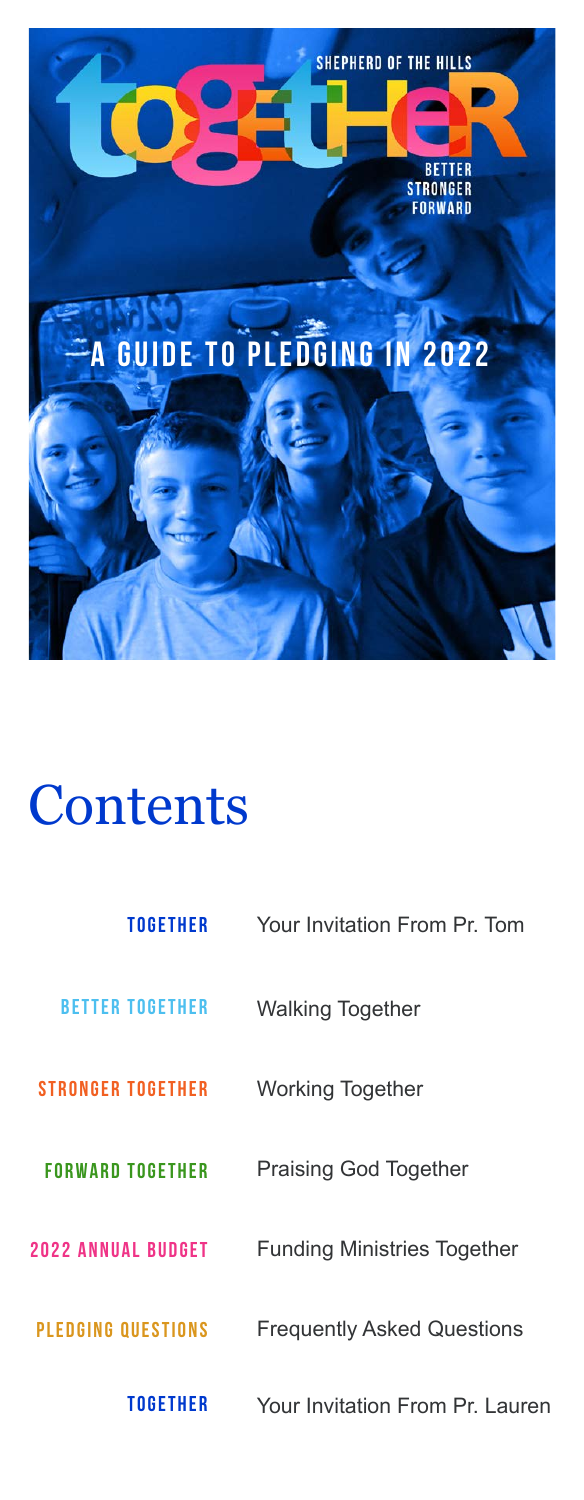

# <span id="page-1-0"></span>Together.

STRONGER, FORWARD.

*"For we are God's servants, working together; you are God's field, God's building."* I Corinthians 3:9

Our Stewardship theme for this year captures the momentum of ministry when we work together as God's field of gold. For three high-impact weekends we will celebrate and re-commit to these three Stewardship Goals:

| Nov. $6 + 7$   | <b>BETTER TOGETHER</b>   |
|----------------|--------------------------|
| Nov. $13 + 14$ | <b>STRONGER TOGETHER</b> |
| Nov. $20 + 21$ | <b>FORWARD TOGETHER</b>  |

Together as a faith community we have done and are doing some inspired ministry! We ask that you pray and consider how you might grow in your giving so that the ministry we do "together" will grow in lives touched by the love of Jesus. All living things grow and Shepherd of the Hills Lutheran Church is a living being!

You and I are God's field of gold called to work together for the sake of building the kingdom of God, right here and right now. What could be better than this?

Will you participate in our TOGETHER Stewardship?

P. Tom Grevler



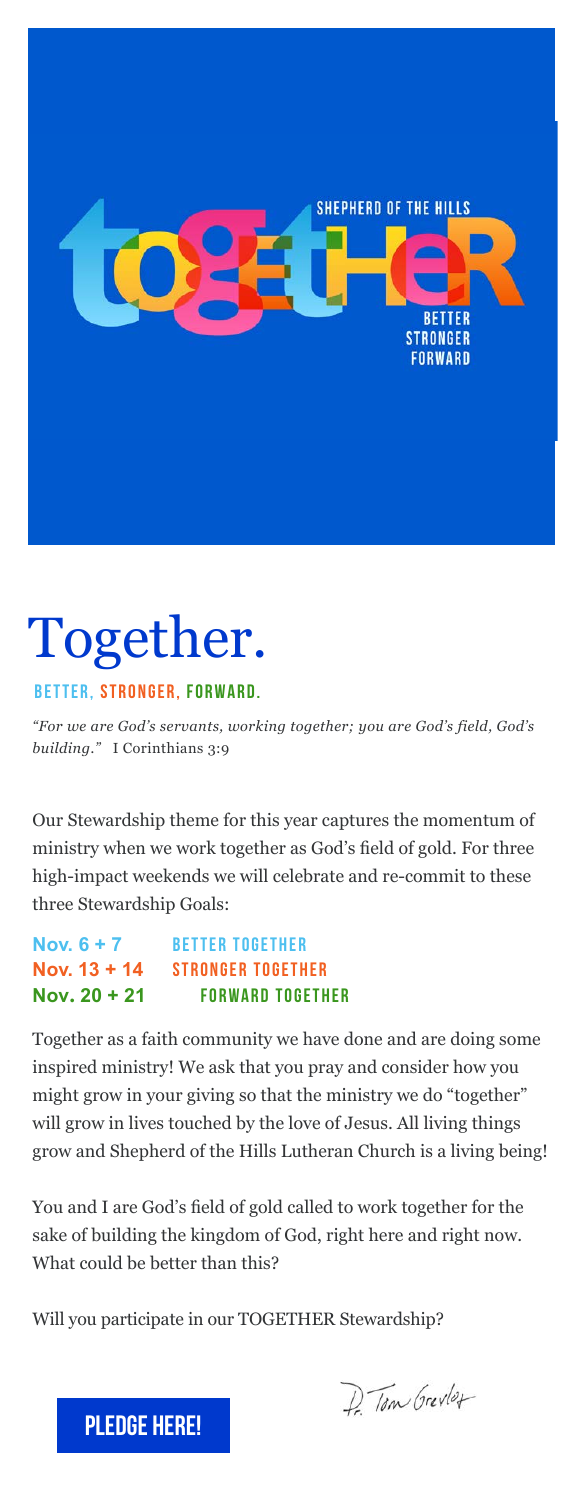*"To Move From - Nothing to Something, Incidental to Intentional, Scattered to Strategic, Comfortable to Sacrificial, and Casual to Committed."* The Great Joy of Giving

**Over 20% of All Offerings** received have gone outside the church walls to support ministries globally and locally!

**Congregational Generosity** during the Covid-19 pandemic has supported us in staying connected through children and youth ministry, small group ministry, music ministry, adult ministry, and more.

**Digital Ministry** has grown significantly, keeping us connected both locally and nationally.

**Care ministers** in the congregation faithfully reaching out to church members, staying connected, and sharing the love of Jesus.

**Weekly Food and Diaper Collections** for our Bread for All Food Pantry have served our neighbors in SE Austin with nearly \$50,000.00 worth of items received and provided over the past year!

**Butterfly Pre-School**, with protocols in place and close collaboration with staff and congregational support, served children and families without interruption.

HOW WE HAVE BEEN WALKING TOGETHER

# Better Together!

<span id="page-2-0"></span>

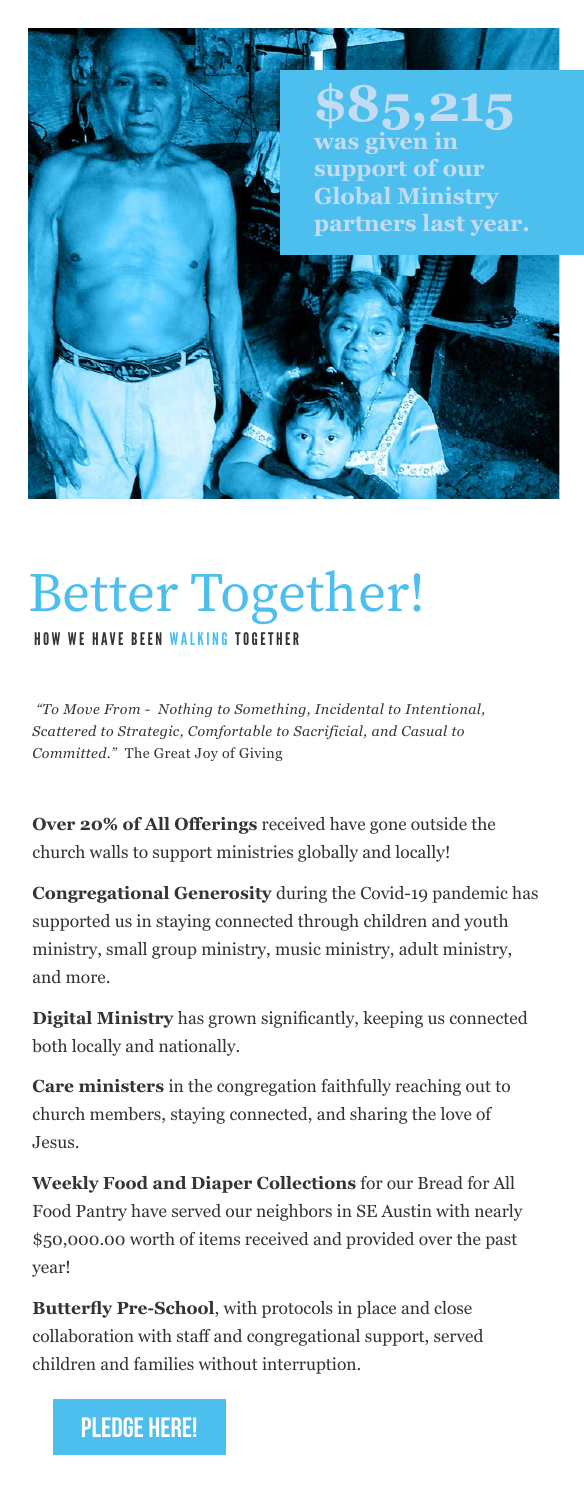# Stronger Together! HOW WE HAVE BEEN WORKING TOGETHER

*"Jesus doesn't want us to simply act like Christians. He wants us to* 

*authentically be Christians. But the only way for this to occur is by allowing Jesus to work on us from the inside out. God doesn't want to have a relationship with us from afar. No, God wants to be actively involved in every aspect of our life."* Christine Caine

**Participation** in carrying out our mission to "Think, Act, and Be Like Jesus" through many Teams, Boards, Task Forces, Council Leadership, Butterfly Board, and especially Volunteerism.

**Resourcing** our Mission partners not only through our money but with our time and personal involvement, such as Bread for All Food Pantry, Mariposa Family Learning Center, Baby Care Kits, Quilting Ministry, Children's and Youth Ministry, Prayer Shawl Ministry, LuMin Campus Ministry, Shepherd's Garden, Food Ministry, Worship and Arts, Digital Ministry, and more.

**Connecting** through our play, Bible studies, conversation groups, Ignite! Groups, Zoom, social occasions, learning events, Realm posts, mailings, webinars, personal visits, and more.

**Practicing Generosity** through consistent mission support by online giving, auto-debit, and mailing of offering allows us to meet our ministry needs! God multiplies whatever we give when we walk and work TOGETHER!

## <span id="page-3-0"></span>**225-300 families are served each month at Bread for All Food Pantry.**

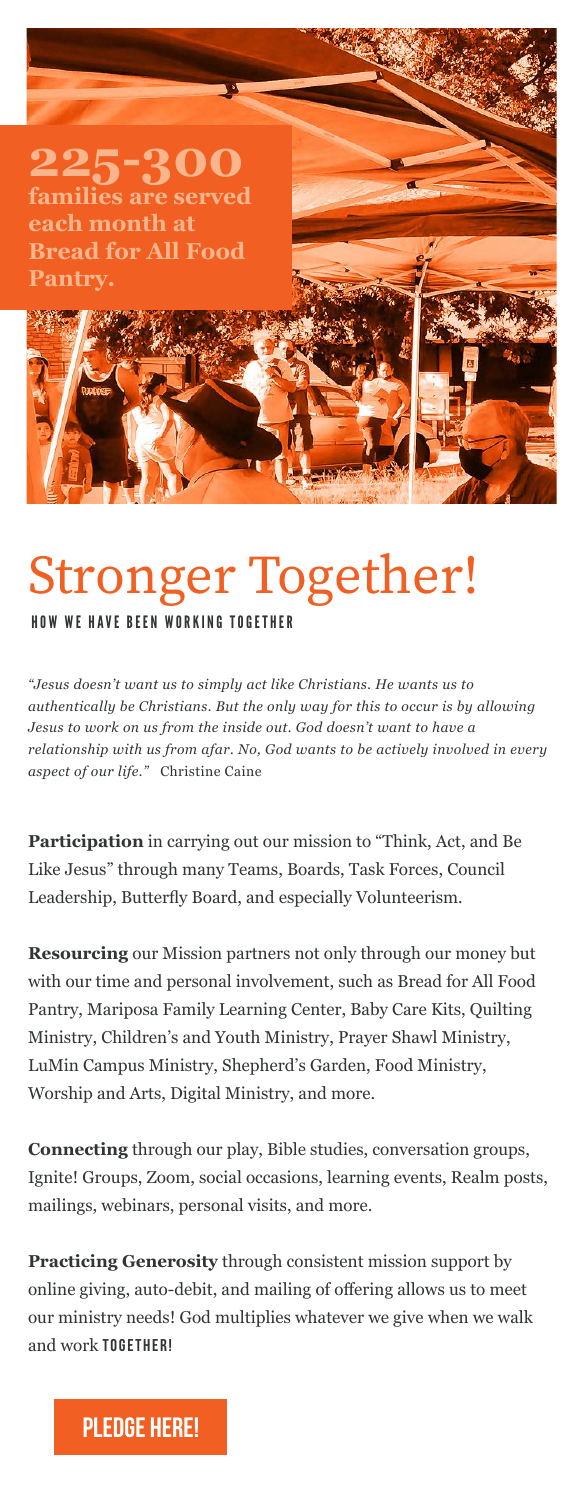# Forward Together!

**Providing a New Worship** style and format with our Contemporary Worship Leader in our outdoor Courtyard Worship.

**Continue Building** our Digital Ministry outreach, reaching out to our neighbors near and far.

**Finish our Campus Renewal** by renewing the Butterfly Center supported by a Butterfly Center Renewal and Debt Elimination Capital Campaign.

**Expand our Partnership** with Austin City Lutherans supporting ministries of Feeding (Bread for All), Learning (Mariposa Family Learning Center), and Sheltering (Homelessness initiative).

**Build and Strengthen** our Children, Youth, and Family Ministries through continued staff growth and development.

**Growing Spiritual Depth** through faith conversations, worship participation, gatherings to bring people together, and intentionality building up our community.

*All praise to the Father, from whom all things come; And all praise to Christ Jesus, His only Son. And all praise to the Spirit who makes us one. And they'll know we are Christians by our love, by our love, yes, they'll know we are Christians by our love.*

v. 4 They'll Know We are Christians

#### PRAISING GOD TOGETHER WITH POSSIBILITIES

*"For all that has been, Thanks. For all that will be, Yes."* 

# <span id="page-4-0"></span>**New!**

**The Contemporary Courtyard Worship seeks to reach out to the community at large.** 

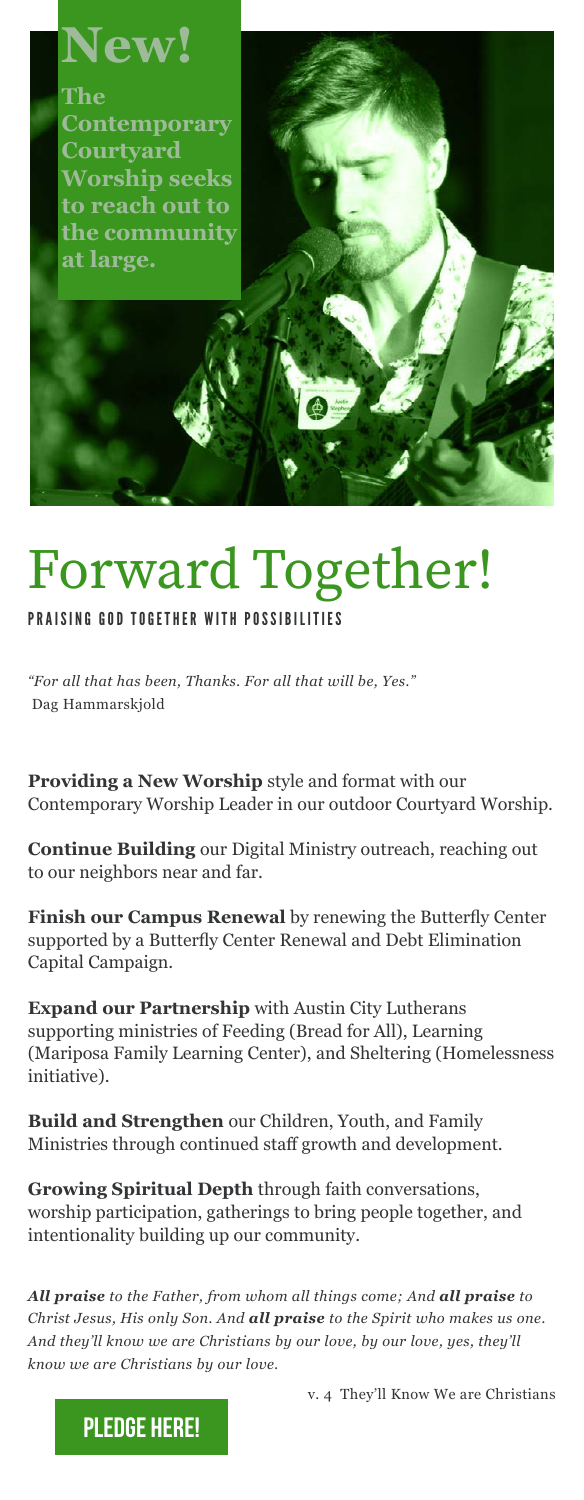**Our Budget** consists of two funds. We often refer to these funds as "buckets" which need to be filled to support our ministries.

## **Bucket # 1 is the Mission and Ministry Fund 2022 Budget \$1,300,000**

Giving to this fund is a way to participate in what God is doing right here in our own community, as well as in greater Austin and around the world. Your gifts provide for our faith-centered development, our in-person and live stream worship, and compensation for our staff who put it all together! Your gifts also impact people locally and around the globe, through financial support dedicated by the Developing Missions Team.

## **Bucket #2 is the Facilities and Campus Care Fund 2022 Budget \$92,300**

Giving to this fund supports ongoing repairs, maintenance, utilities (electric, gas, water, and sewer), janitorial services, tree trimming, pest control, and groundskeeping. All we possess, including our facilities and campus, are a gift from God, worthy of our good stewardship!

**\*This fund was formally known as the Building Care Fund.**

## PLEDGE HERE!

#### **A Special Word of Thanksgiving**

We give thanks to our Stewarding for Growth Team for their inspirational leadership

#### in planning and implementing our Fall Stewardship "TOGETHER." Serving on the

#### Team: Larry Wikelius (Team Leader), Emily Franke, Ronny Pinckard, Ron Bacon,

Bill Dawson, Pr. Lauren, Kevin Marlow, Steve Olson, and Pr. Tom.



## <span id="page-5-0"></span>2022 Budget TWO BUCKETS TO FILL!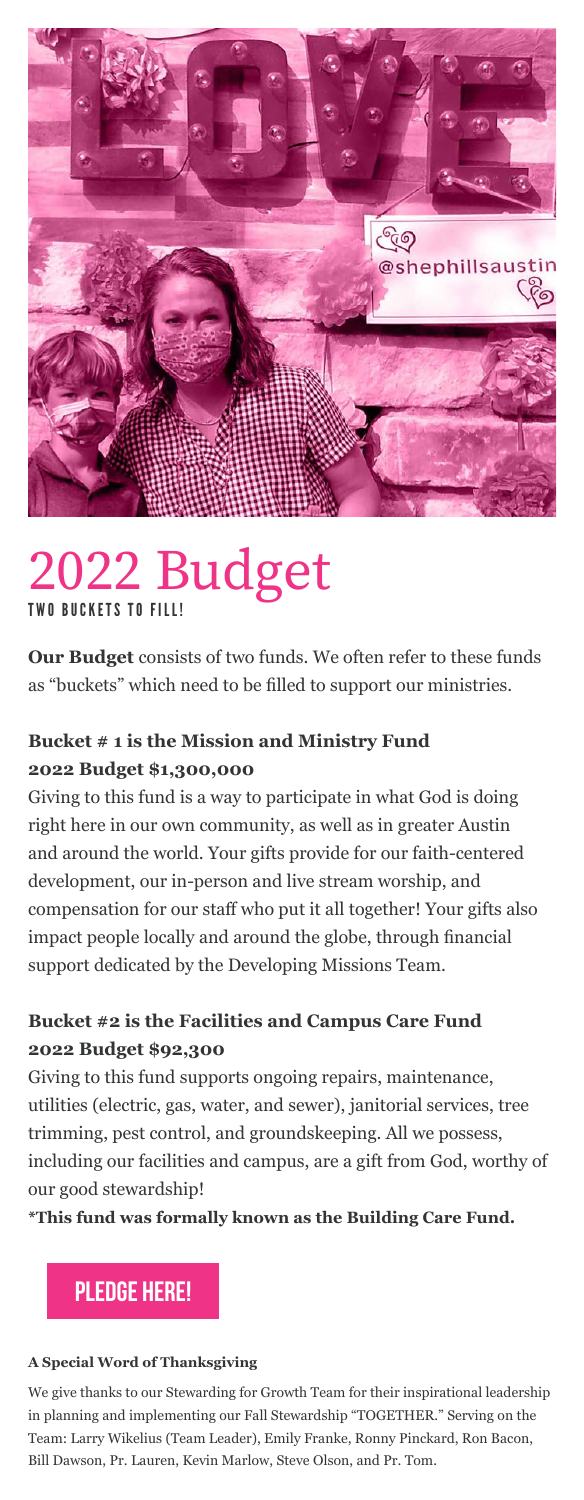## **Q. Why Give?**

A. Created in the image of a God who gives, we are created to give. It is in our DNA as children of God!

### **Q. Why "Pledge"?**

A. Quite simply, Shepherd of the Hills can rely on your pledge as predictable income, enabling us to accurately budget for the coming year's expenses in all that we are called to do.

### **Q. Why all the money talk?**

A. Jesus taught about it all the time because God knows that "where our treasure is there is our heart also!"

## **Q. Why is this so important?**

A. Human lives depend on our response. The Lord's work is the most important thing we do but it cannot be done without resources. We are blessed not to accumulate but to be a blessing in this one life we get to live.

### **Q. How much should I give?**

A. This is your decision as an individual or family and it is between you and God. The Bible sets a giving goal of 10% of what you earn. Some do less and seek to grow to that Biblical goal, others exceed 10%.

### **Q. How do I Pledge?**

A. **Click on the Pledge Here! button below**

# Pledging Questions AND ANSWERS



<span id="page-6-0"></span>**Our challenge is to work TOGETHER and grow our overall church pledge in 2022 by 10%!**